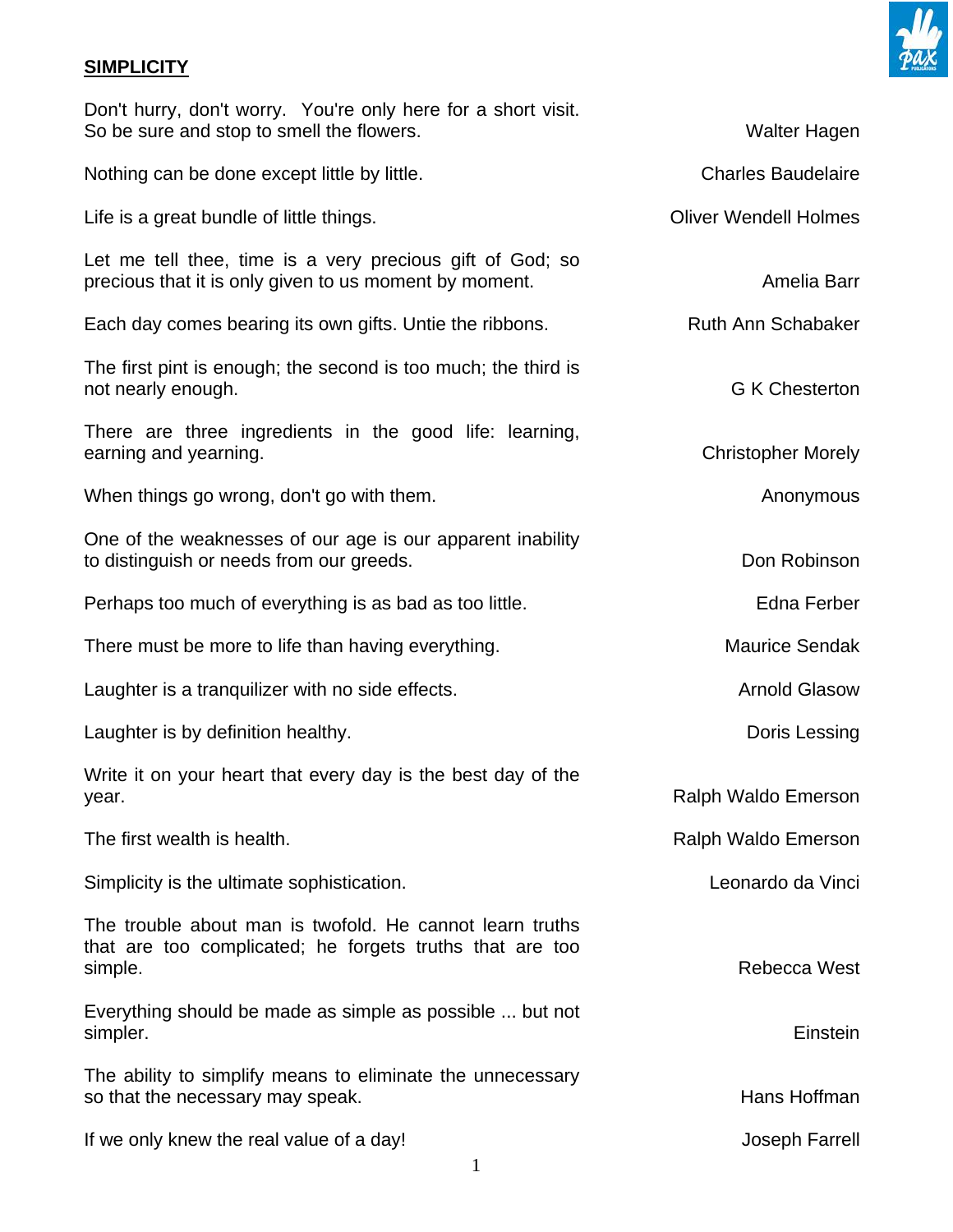

Any intelligent fool can make things bigger, more complex, and more violent. It takes a touch of genius – and a lot of courage – to move in the opposite direction. E F Schumacher

| just to be alive is a grand thing.                                                                                                                                       | <b>Agatha Christie</b>        |
|--------------------------------------------------------------------------------------------------------------------------------------------------------------------------|-------------------------------|
| For fast-acting relief try slowing down.                                                                                                                                 | Lily Tomlin                   |
| There is in all visible things  a hidden wholeness.                                                                                                                      | <b>Thomas Merton</b>          |
| Enjoy the little things, for one day you may look back and<br>realize they were the big things.                                                                          | <b>Robert Brault</b>          |
| There is more to life than increasing its speed.                                                                                                                         | Mohandas K Gandhi             |
| Our life is frittered away by detail. Simplify, simplify.                                                                                                                | Henry David Thoreau           |
| The obvious is that which is never seen until someone<br>expresses it simply.                                                                                            | Kahlil Gibran                 |
| Genius is the ability to reduce the complicated to the<br>simple.                                                                                                        | C W Ceram                     |
| The greatest truths are the simplest, and so are the<br>greatest men.                                                                                                    | J C Hare                      |
| Simplicity is not so much about what we own, but about<br>what owns us.                                                                                                  | <b>Christin Hadley Snyder</b> |
| We grow in time to trust the future for our answers.                                                                                                                     | <b>Ruth Benedict</b>          |
| You have to leave the city of your comfort and go into the<br>wilderness of your intuition. What you'll discover will be<br>wonderful. What you'll discover is yourself. | Alan Alda                     |
| If you discover your nature is changeable, transcend<br>yourself.                                                                                                        | St Augustine                  |
| Those who think they have not time for bodily exercise will<br>sooner or later have to find time for illness                                                             | <b>Edward Stanley</b>         |
| A lot of what passes for depression these days is nothing<br>more than a body saying that it needs work.                                                                 | Geoffrey Norman               |
| It is not the mountain we conquer, but ourselves.                                                                                                                        | Sir Edmund Hilary             |
| Yesterday is a cancelled check. Tomorrow is a promissory<br>note. Today is cash in hand. Spend it!                                                                       | John W Newbern                |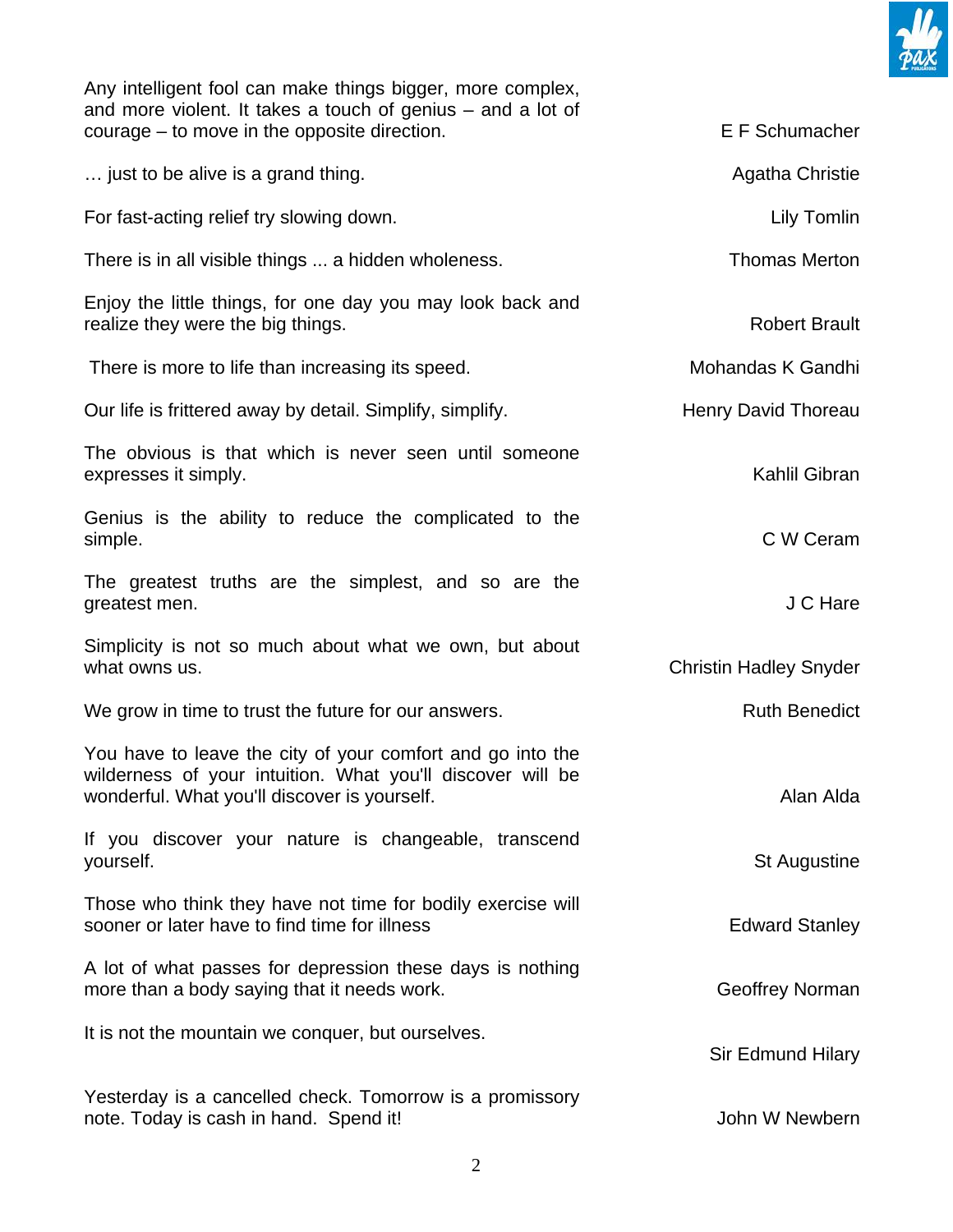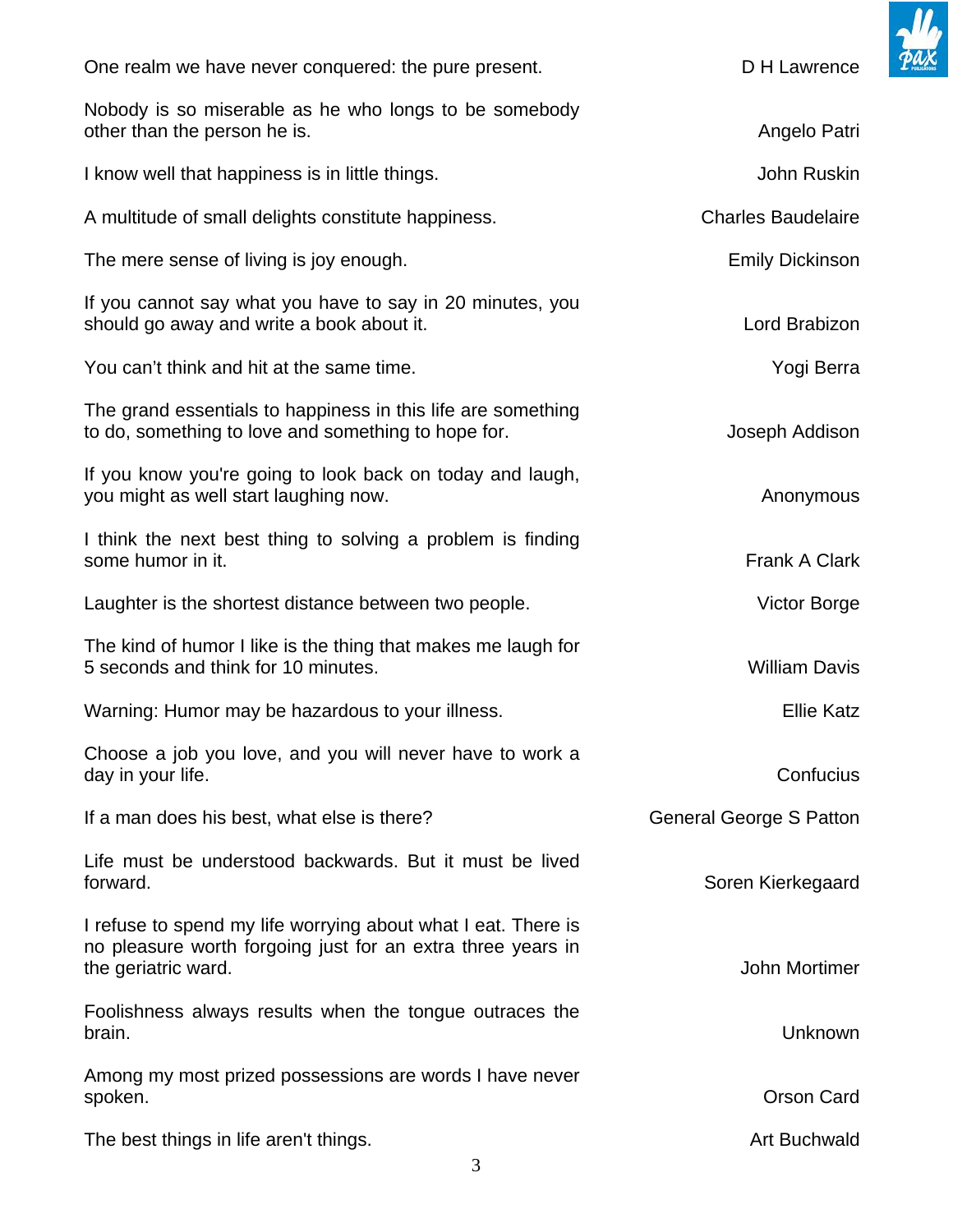

| Every man is a damn fool for at least five minutes every<br>day; wisdom consists in not exceeding the limit.                                               | <b>Elbert Hubbard</b>   |
|------------------------------------------------------------------------------------------------------------------------------------------------------------|-------------------------|
| If you desire many things, many things will seem but a few.                                                                                                | Benjamin Franklin       |
| The purpose of life is a life of purpose.                                                                                                                  | <b>Robert Byrne</b>     |
| I go to nature to be soothed and healed, and to have my<br>senses put in order.                                                                            | John Burroughs          |
| When you have only 2 pennies left in the world, buy a loaf<br>of bread with 1, and a lily with the other.                                                  | <b>Chinese Proverb</b>  |
| One cannot both feast and become rich.                                                                                                                     | Ashanti Proverb         |
| To change and to improve are two different things.                                                                                                         | German Proverb          |
| I wish I could have known earlier that you have all the time<br>you'll need right up to the day you die.                                                   | <b>William Wiley</b>    |
| It's better to know some of the questions than all of the<br>answers.                                                                                      | James Thurber           |
| Early to rise and early to bed makes a male healthy,<br>wealthy and dead.                                                                                  | James Thurber           |
| To travel is to discover that everyone is wrong about other<br>countries.                                                                                  | A Huxley                |
| To travel is to take a journey into yourself.                                                                                                              | Dena Kaye               |
| The World is a book, and those who do not travel read only<br>a page.                                                                                      | St Augustine            |
| The best place to find God is in a garden. You can dig for<br>him there.                                                                                   | G B Shaw                |
| There is no gardening without humility. Nature is constantly<br>sending even its oldest scholars to the bottom of the class<br>for some egregious blunder. | <b>Alfred Austin</b>    |
| As I grow older, I pay less attention to what men say. I just<br>watch what they do.                                                                       | <b>Andrew Carnegie</b>  |
| If a man had as many ideas during the day as he does<br>when he has insomnia, he'd make a fortune.                                                         | <b>Griff Niblack</b>    |
| No day is so bad it can't be fixed with a nap.                                                                                                             | <b>Carrie Snow</b>      |
| A ruffled mind makes a restless pillow.                                                                                                                    | <b>Charlotte Bronte</b> |